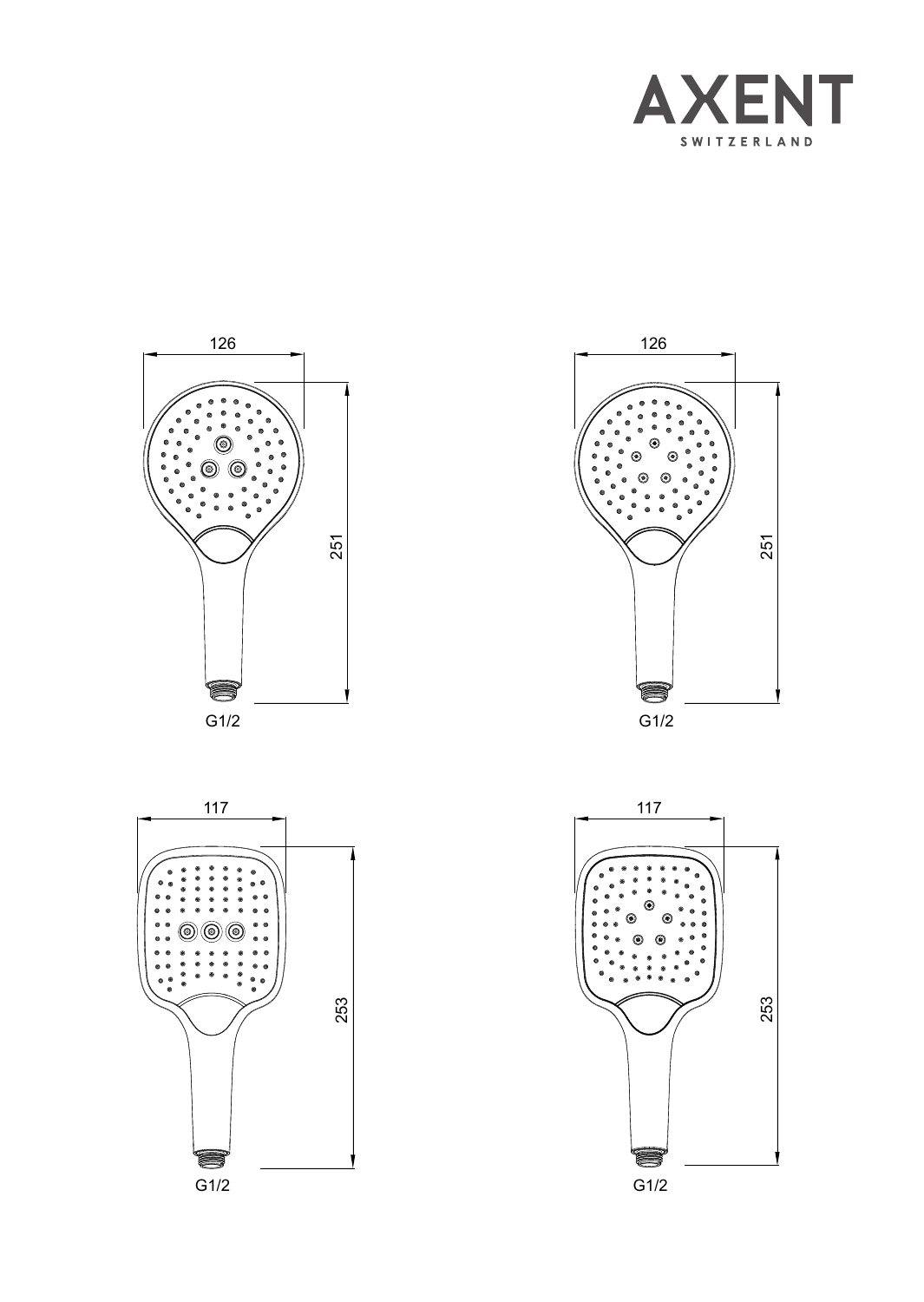











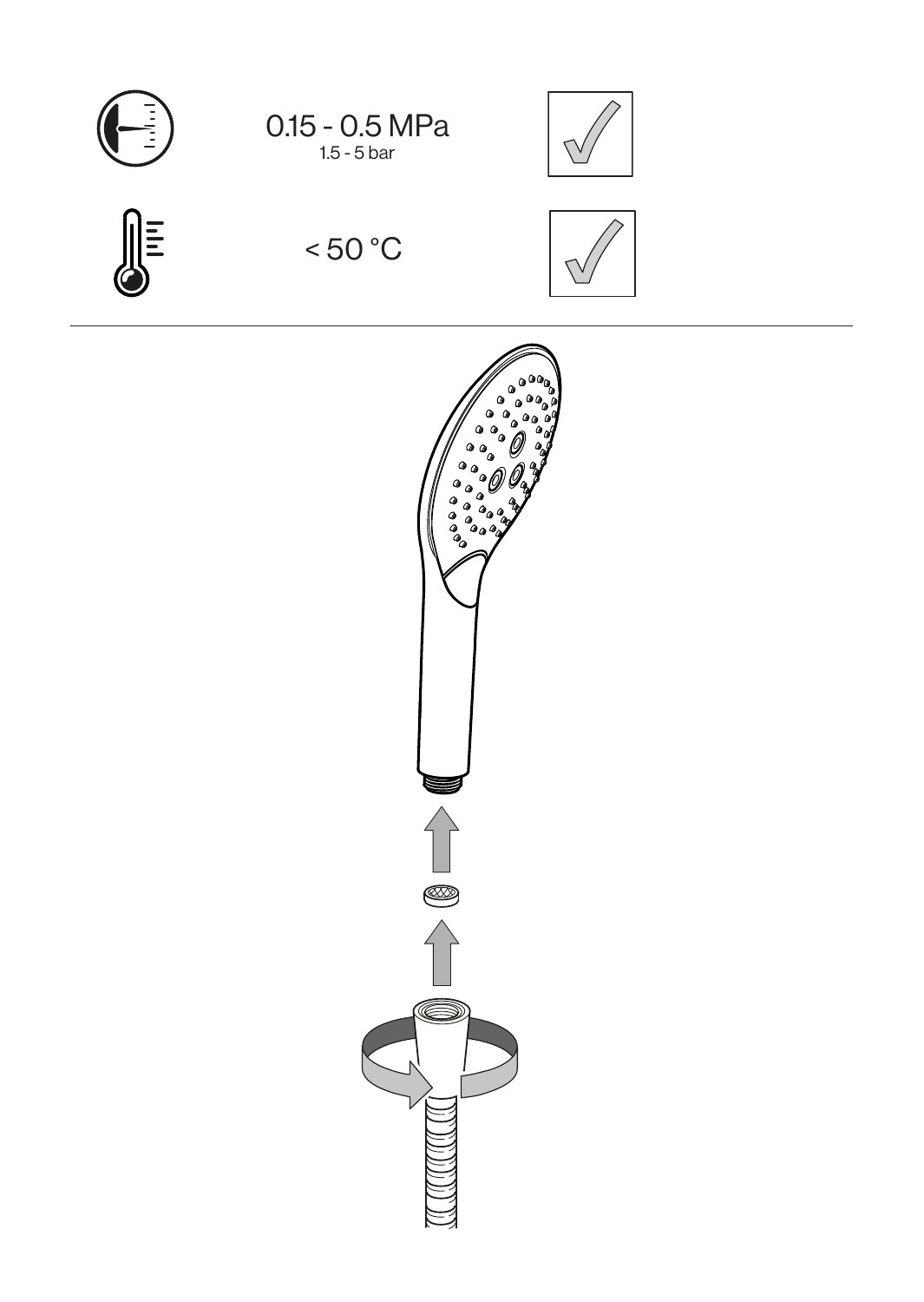# **EN** CLEANING INSTRUCTIONS

Use a mild soap solution to clean the product and ensure that any moisture is removed afterwards. Dry off any residual water or cleaning agent with a soft cloth. Do not let the product come into contact with abrasive, corrosive or chlorine-based cleaners, as these may cause damage.

# DE REINIGUNGSANLEITUNG

Verwenden Sie für die Reinigung des Produktes eine milde Seifenlösung und stellen Sie sicher, dass keine Feuchtigkeit zurückbleibt. Trocknen Sie hierfür das Produkt mit einem weichen Tuch ab. Vermeiden Sie den Kontakt mit WC-Reinigern bzw. chlorhaltigen, scheuernden oder ätzenden Reinigungsmitteln. Dies kann zu Beschädigungen führen.

# ER CONSEILS D'ENTRETIEN

Nettoyez le produit avec de l'eau savonneuse douce et assurez-vous qu'aucune humidité ne reste. Pour cela, essuyez le soigneusement avec un chiffon doux. Évitez le contact avec des détergents pour toilettes et des produits chlorés, abrasifs ou corrosifs. Ceci peut occasionner des dommages.

## NI REINIGINGSVOORSCHRIET

Gebruik een milde zeepoplossing om het product schoon te maken. Het product mag niet vochtig blijven. Veeg resterend water of reinigingsmiddel met een zachte doek af. Laat het product niet in contact komen met schurende, bijtende of chloorhoudende reinigingsmiddelen. Deze middelen kunnen schade veroorzaken

## DA RENGØRINGSVEJLEDNING

Brug en mild sæbeopløsning til rengøring af produktet, og sørg for, at der ikke er fugt på det efter rengøringen. Tør resterende vand og rengøringsmiddel af med en blød klud. Sørg for, at produktet ikke kommer i kontakt med slibende, ætsende eller klorbaserede rengøringsmidler, da sådanne kan beskadige produktet.

## **ES** INSTRUCCIONES DE LIMPIEZA

Use una solución jabonosa suave para limpiar el producto y asegúrese de no dejarlo húmedo. Seque el producto utilizando un paño suave. Evite el contacto con agentes de limpieza que sean abrasivos, corrosivos o a base de cloro, ya que estos podrían causar daños.

### IT **ISTRUZIONI PER LA PULIZIA**

Per pulire il prodotto utilizzare una soluzione delicata di sapone e assicurarsi che non rimanga umidità. A tal fine, passare il prodotto con un panno morbido. Evitare il contatto con detergenti per WC o con detergenti contenenti cloro, abrasivi o caustici in quanto potrebbero causare danni.

PL INSTRUKCJA CZYSZCZENIA PRZYCISKU SPŁUKUJACEGO

Do czyszczenia produktu należy używać łagodnego roztworu mydła i zawsze upewnić się, że na powier zchni produktu nie pozostała wilgoć. W tym celu należy przetrzeć produkt miękką ścierką. Nie dopuszczać do kontaktu z preparatami do czyszczenia toalet, środkami zawierającymi chlor ani środkami o właści- wościach ściernych lub drażniących. Może to doprowadzić do uszkodzeń.

## CS NÁVOD K ČIŠTĚNÍ

K čištění produktu používejte jemný mýdlový roztok a zajistěte, aby na něm nezůstala vlhkost. Produkt proto osušte měkkou utěrkou. Zamezte tomu, aby se produkt dostal do kontaktu s čisticími prostředky na toalety nebo s čisticími prostředky s obsahem chloru či abrazivními nebo leptavými čisticími prostředky. Mohlo by dojít k jeho poškození.

### HU TISZTÍTÁSI ÚTMUTATÓ

A termék tisztításához használjon szappanos oldatot, és ügyeljen arra, hogy azon ne maradjon nedvesség. Ehhez puha ruhával törölje szárazra a terméket. Ügyeljen arra, hogy a terméket ne érje WC-tisztító, ill. klórtartalmú, súroló- vagy maró hatású tisztítószer. Ezek kárt okozhatnak a termékben.